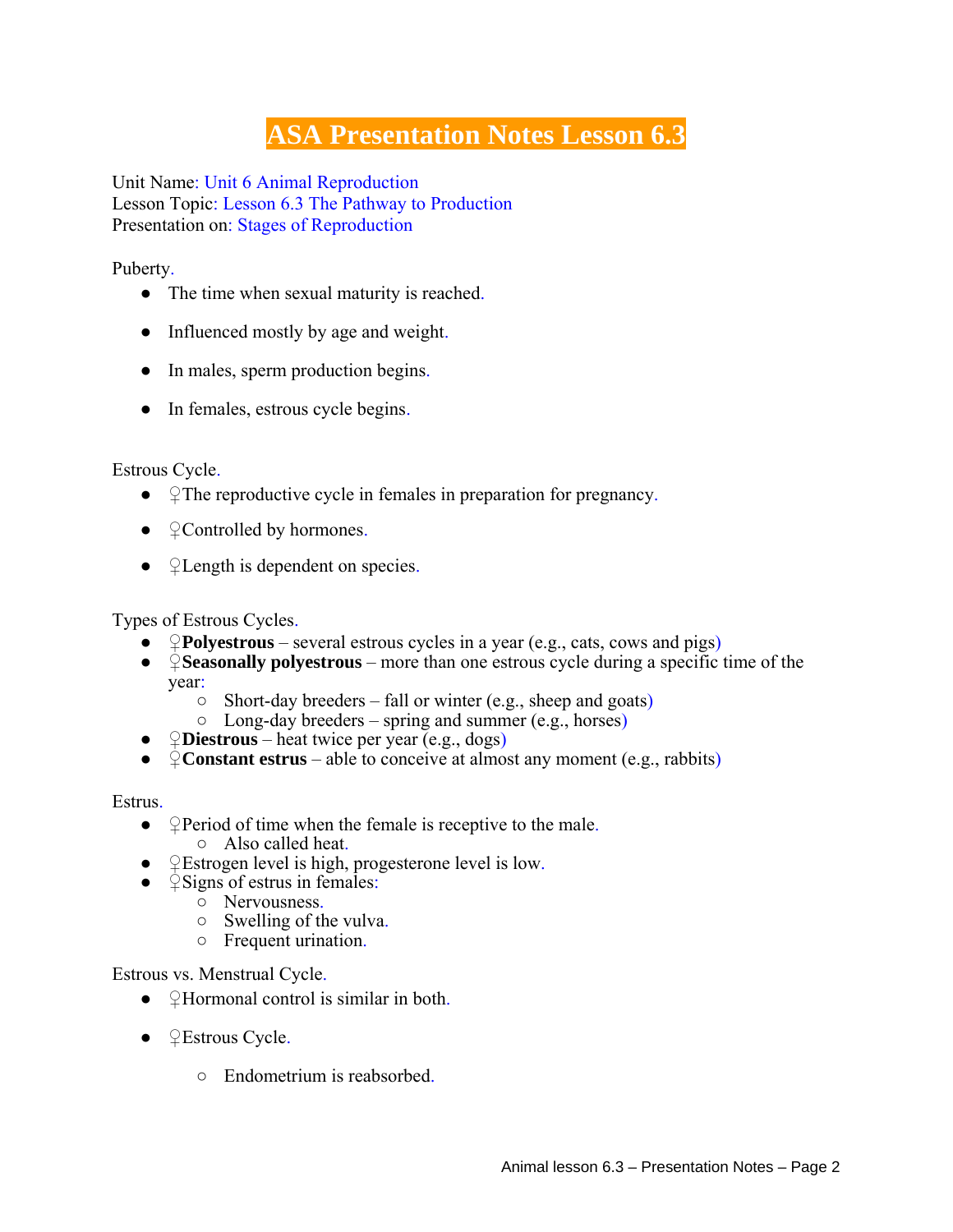- Only sexually receptive when in heat.
- ♀Menstrual Cycle.
	- Endometrium is expelled.
	- Sexually active at any time in cycle.

Gestation.

- The length of time from conception to birth of young.
- Also known as pregnancy.
- Length varies greatly among species.
- Fetus develops in uterus or uterine horn.

Parturition.

- The act of giving birth.
- Initiated by hormones released from fetus.
- Signs of parturition:
	- Restlessness.
	- Swelling of vulva and udder.
	- Uterine contractions.

Lactation.

- The period of milk secretion.
- Begins at parturition and ends at weaning.
- $\bullet$  Exception dairy cattle.
	- Lactation period extends until the cow is dried off prior to calving.